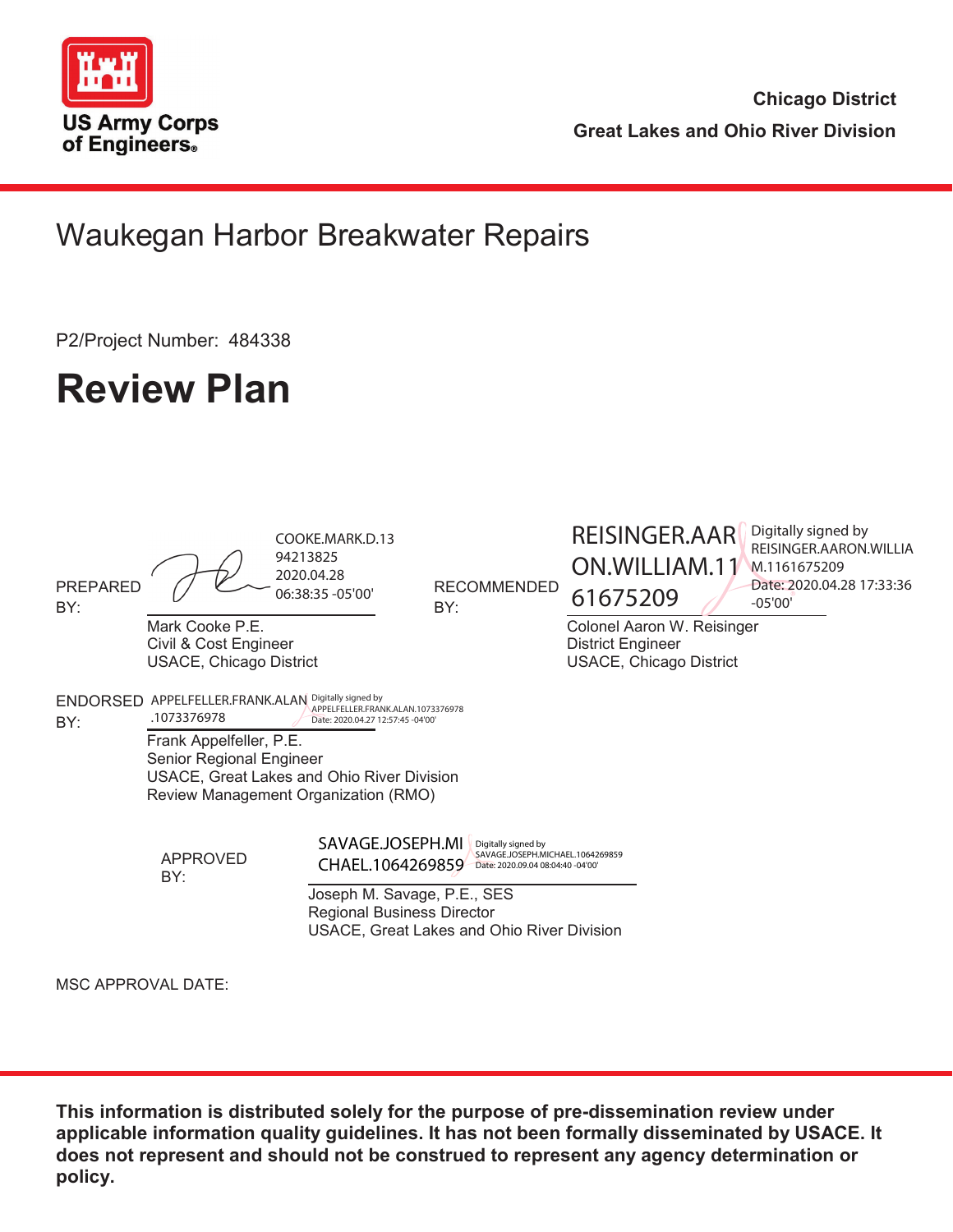#### **REVIEW PLAN ENGINEERING AND DESIGN PRODUCTS WAUKEGAN HARBOR BREAKWATER REPAIRS CHICAGO DISTRICT Version Date:** 23 April 2020

#### 1. PURPOSE AND REQUIREMENTS

- a. Purpose. This programmatic review plan defines levels and scopes of review required for the engineering and design (E&D) products for the Lake George Canal Restoration Project.
- b. References. This review plan is prepared per the regional business process QMS 08504 LRD (*QC/QA Procedures for Civil Works Engineering and Design Projects*) and latest versions ofthe guidance documents listed below.
	- (1) Engineering Regulation (ER) 415‐1‐11, Biddability, Constructability, Operability, Environmental and Sustainability (BCOES) Reviews
	- (2) ER 1110‐1‐12, Quality Management
	- (3) Engineering Circular (EC) 1165‐2‐217, Civil Works Review Policy
- c. Requirements. The design and construction activities and documents for the Waukegan Harbor Breakwater Repairs project are required to be reviewed by independent technical experts in accordance with ER 1110‐1‐12 and EC 1165‐2‐217. Review requirements may include district quality control/assurance (DQC), agency technical review (ATR) and independent external peer (IEPR) review as indicated below.
- 2. REVIEW MANAGEMENT ORGANIZATION (RMO)

The RMO for this project is the Great Lakes and Ohio River Division. The RMO has provided the District with an email stating concurrence with this review plan.

#### 3. PROJECT SCOPE AND PRODUCTS

a. The proposed project will consist of repairing the existing North Breakwater to restore the structures to original design elevations and slopes in order to maintain safe passage for vessels entering and exiting the harbor. Repair work will consist of concrete repairs and resurfacing of the existing concrete and timber crib breakwater structure. Steel armor plates will be utilized in the concrete repairs. The repair section is approximately 275 LF and will consist of 5,000 SF of concrete removal to be armor plated and filled in with approximately 400 CY of concrete placement. The steel plates will serve as formwork during placement and remain in place for additional protection.

Work will also include the installation of steel access ladders at the North Piers adjacent to the breakwater. 6 ladders, extending approximately 11 feet below the top of the north pier parapet.

Anticipated total construction cost is \$1‐2M, although scope may vary depending on receipt of workplan funds.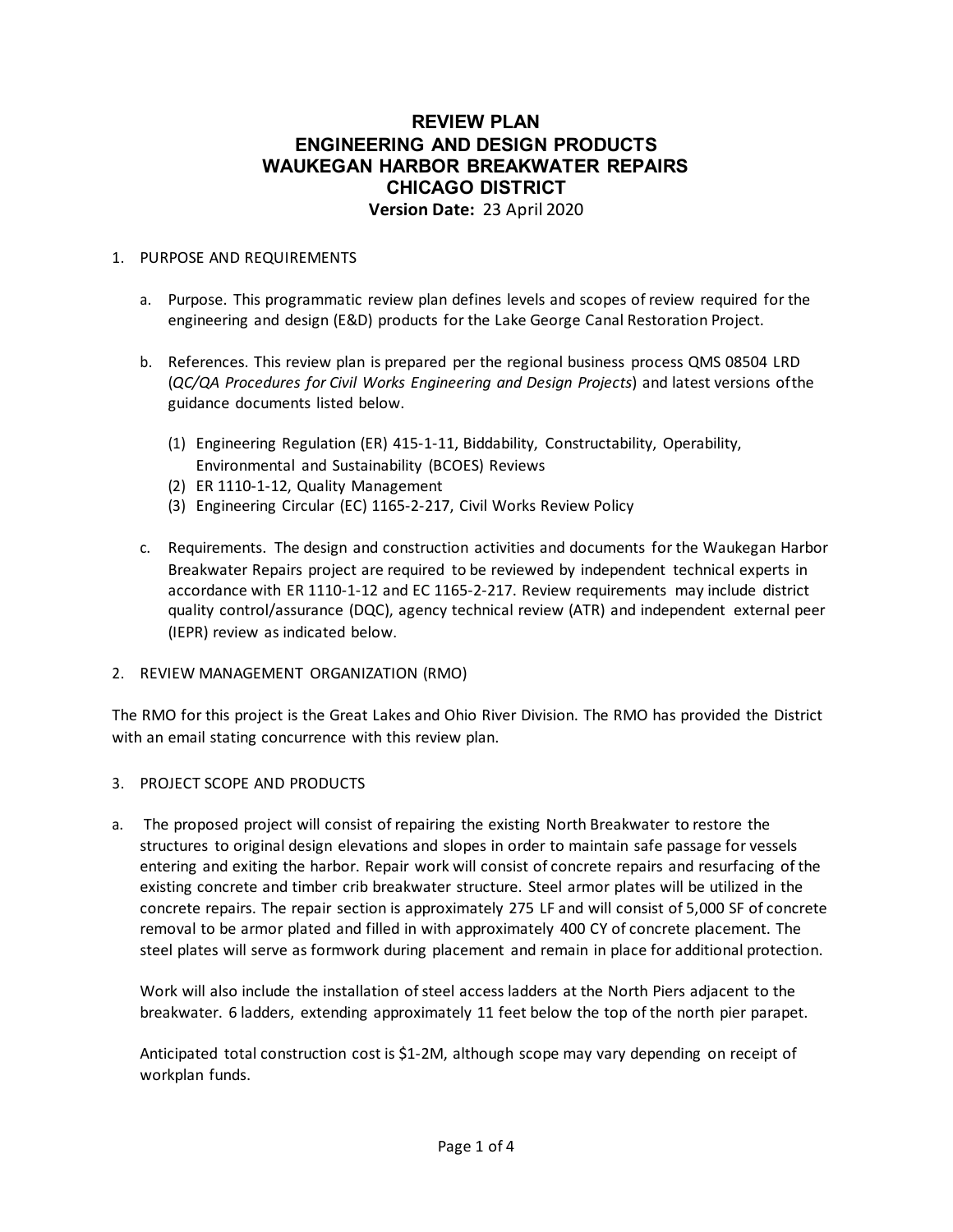Additional repairs may involve the placement of new armor stone and resetting of existing armor stone as needed. Repairs would not change the existing footprint of the structure.

| Table 1. Project Summary             |                                                                                                                                                                                                                                                                                                                                                                            |  |  |  |  |
|--------------------------------------|----------------------------------------------------------------------------------------------------------------------------------------------------------------------------------------------------------------------------------------------------------------------------------------------------------------------------------------------------------------------------|--|--|--|--|
| Project Type:                        | Operation and Maintenance                                                                                                                                                                                                                                                                                                                                                  |  |  |  |  |
| Locations:                           | Waukegan, IL                                                                                                                                                                                                                                                                                                                                                               |  |  |  |  |
| Purpose/Function:                    | The proposed project will consist of repairing the existing<br>North Breakwater to restore the structures to original design<br>elevations and slopes in order to maintain safe passage for<br>vessels entering and exiting the harbor. Repair work would<br>consist of concrete repairs and resurfacing of the existing<br>concrete and timber crib breakwater structure. |  |  |  |  |
| Key Physical Components:             | Concrete resurfacing, ladder installation                                                                                                                                                                                                                                                                                                                                  |  |  |  |  |
| <b>Estimated Construction Cost:</b>  | \$1-2M (FS Estimate)                                                                                                                                                                                                                                                                                                                                                       |  |  |  |  |
| E&D Product Method Delivery:         | In-House Design                                                                                                                                                                                                                                                                                                                                                            |  |  |  |  |
| <b>Construction Delivery Method:</b> | Invitation for Bid (IFB)                                                                                                                                                                                                                                                                                                                                                   |  |  |  |  |

- b. Engineering and Design Products. The engineering and design products to be prepared and reviewed include the following:
	- (1) Plans and Specifications (P&S)
	- (2) Design Documentation Report / Design Analysis
	- (3) Engineering Considerations and Instructions for Field Personnel
- c. Required Quality Reviews.
	- (1) District Quality Control (DQC): DQC procedures will be performed for all E&D products following local business processes.
	- (2) Agency Technical Review (ATR): The District Chief of Engineering has determined based on Tables 3 and 4 of QMS 08504 LRD that ATR *is* required.
	- (3) Type II Independent External Peer Review (IEPR), Safety Assurance Review (SAR): The District Chief of Engineering has determined that the project *does not* pose significant life safety risks and a Type II IEPR (SAR) *is not* required.
- d. Technical Risk Analysis and Review Charge: ATR *is* required and a review charge will be prepared and issued to each review team. According to paragraph 7.4 d and Table 4 of QMS 08504 LRD, the reviews will focus on the following primary project complexities and risks:
	- *(1) The ATR team will focus on the concrete resurfacing and armored steel plate design to ensure technical adequacy, stability, and practicality. Design will consider durability and constructability of concrete placed. Design review will ensure no spillage of concrete during construction, proper bond, and long term durability. Steel plate concrete resurfacing has been performed at Waukegan North and South Pier and it planned at Michigan City Harbor East Pier. The design has been previously reviewed. This cross section of breakwater is slightly different and will need to be examined for any additional design considerations.*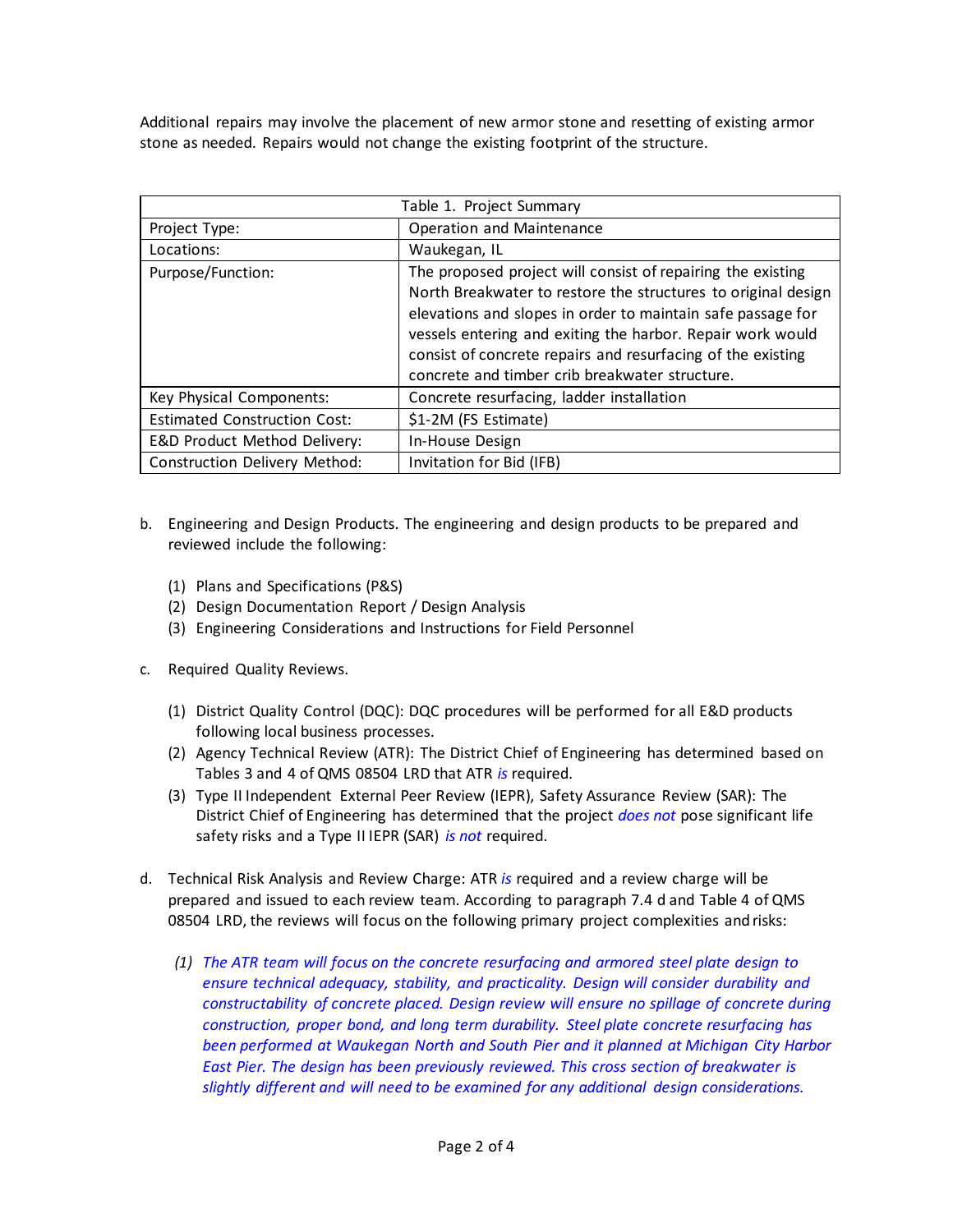- *(2) The ATR team will also consider constructability issues related to accessing the breakwater if shoaling limited protected mooring along the breakwater.*
- *(3) The ATR tem will also consider the type of safety ladders to be installed and method of installation, as well as any safety issues associated with the ladder design.*

#### 4. PROJECT DELIVERY TEAM (PDT)

The project delivery team members are listed in Attachment A.

#### 5. REVIEW EXECUTION

District quality control (DQC) will be performed per Chapter 3 of ER 1110-1-12 and Section 8 of EC 1165– 2‐217. ATR shall be performed in accordance with Section 9 of EC 1165‐2‐217. Based on the review charge in paragraph 3.d, the technical discipline(s), Structural Engineering expertise is required for the ATR. ATR reviewers are listed Attachment A. Type II IEPR (SAR), if required, will be executed in accordance with procedures in Appendix E of EC 1165‐2‐217 and as directed by the RMO.

#### 6. REVIEW SCHEDULE AND BUDGET

The schedule and budgets for reviews are shown in Table 2. Note that review dates are tentative, and dependent on other phases of work which are being conducted by other entities. Review dates must be updated if the work by others slips, or if the scope changes.

| Table 2. Review Schedule and Budgets* |               |                     |                    |  |  |  |
|---------------------------------------|---------------|---------------------|--------------------|--|--|--|
| Review                                | Start Date    | Finish Date         | Budget $(5)$       |  |  |  |
| 50% DQC                               | Feb 17, 2020  | 2 weeks after start | \$5,000/occurrence |  |  |  |
| 50% BCOES / ATR                       | Mar 9, 2020   | 2 weeks after start | \$2,500/occurrence |  |  |  |
| 100% DQC                              | June 15, 2020 | 2 weeks after start | \$5,000/occurrence |  |  |  |
| 100% BCOES / ATR                      | June 29, 2020 | 2 weeks after start | \$2,500/occurrence |  |  |  |

\*Costs and dates include backcheck

#### 7. REVIEW PLAN POINTS OF CONTACT

Questions and comments relating to this review plan can be directed to the following points of contact:

- a. District Project Leaders.
	- (1) Project Manager: Mike Nguyen, CELRC‐PMD, (312) 846‐5555, [Mike.Nguyen@usace.army.mil](mailto:Mike.Nguyen@usace.army.mil)
	- (2) Chief of Design Branch: John Groboski, CELRC‐TSD‐DC, (312) 846‐5417, [John.A.Groboski@usace.army.mil](mailto:John.A.Groboski@usace.army.mil)
- b. Review Management Organization (RMO) Representative: Frank Appelfeller, RMO, 513‐684‐ 6200, [Frank.A.Appelfeller@usace.army.mil](mailto:Frank.A.Appelfeller@usace.army.mil)

#### 8. DISTRICT

Technical Risk Analysis has been completed for this project and the required quality reviews have been determined.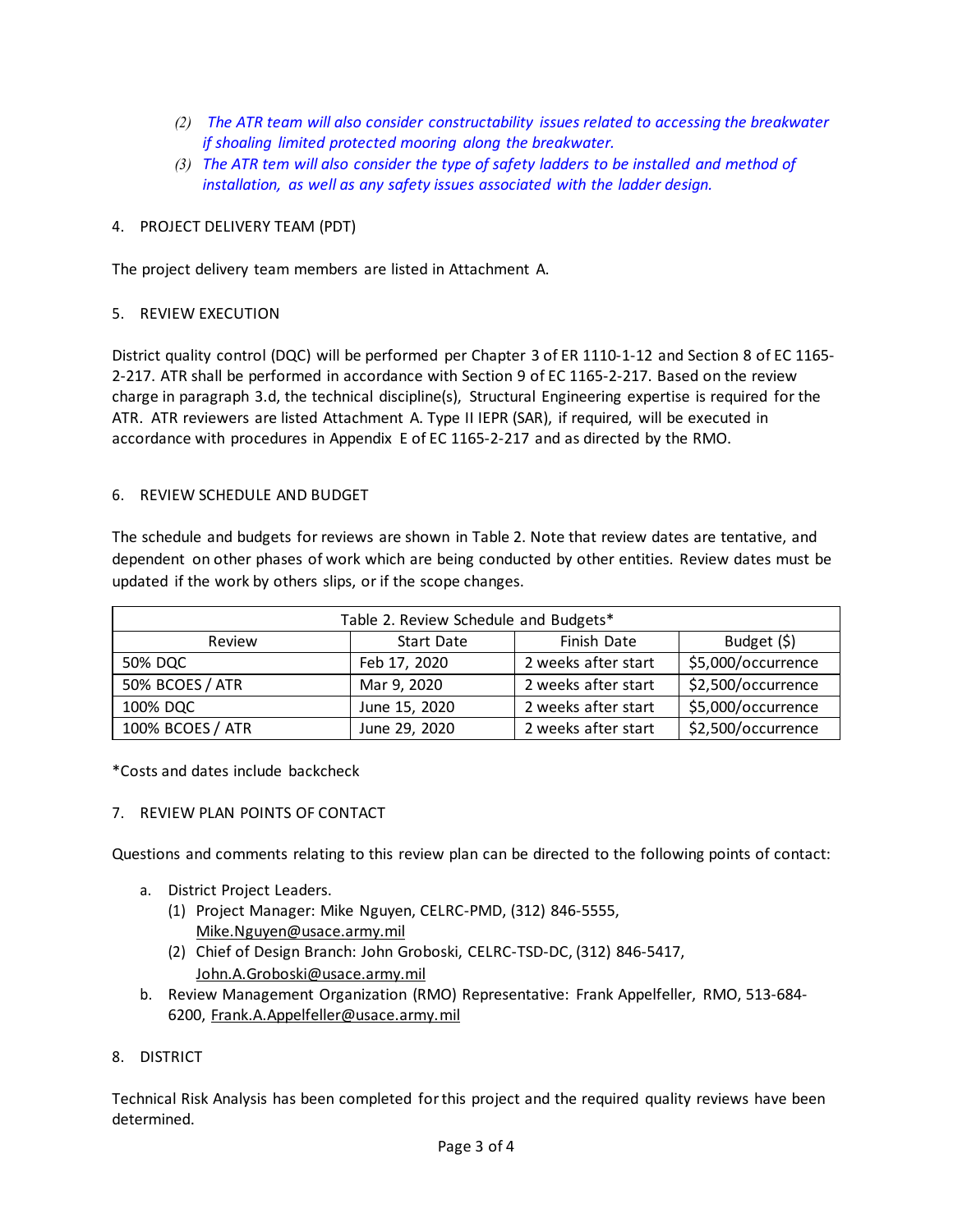### GROBOSKI.JOHN.A.JR.1249 715510

#### RECOMMEND FOR APPROVAL: John A. Groboski, P.E.

Chief, Design Branch

SORN.LINDA.M.1 230357869

Digitally signed by SORN.LINDA.M.1230357869 Date: 2020.04.26 13:40:28 -05'00'

Chief, Engineering and Construction Division

DISTRICT APPROVAL: Linda M. Sorn, P.E.